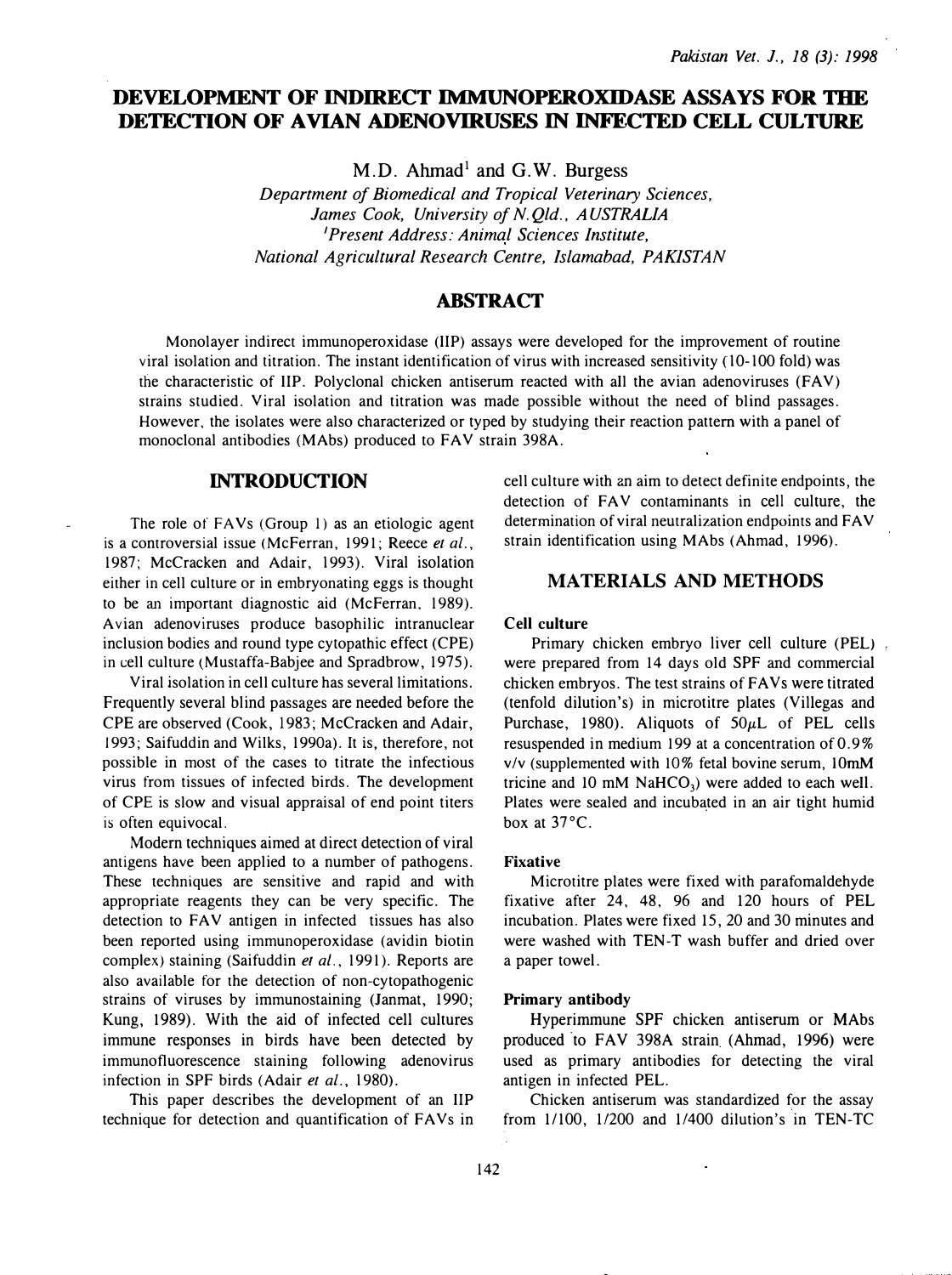dilution buffer while hybridoma supernatants were used undiluted and ascitic fluids were standardized from 11100, 11200, 1/400 and 11800 dilution's. Aliquots of  $50 \mu L$  were added to each well. Plates were dried by gentle tapping onto a paper towel.

Monoclonal antibodies were used either in the form of undiluted hybridoma supernatants or ascitic fluids standardized from 1/100, 1/200, 1/400 and 1/800 dilutions.

#### Anti-species conjugate

Horseradish peroxidase (HRPO) conjugated with rabbit antichicken IgG was standardized for hyperimmune chicken serum by diluting 1/500, 1/1000, 1/2000 and 1/4000, in TEN-TC and aliquots of  $50\mu L$ were added to each well. Horseradish peroxidase goat anti-mouse conjugate was standardized for MAbs at dilution of  $1/500$  and  $1/1000$  for the assay.

Plates were allowed to react for one hour at room temperature with conjugate and then washed three times with TEN-T wash buffer.

### lmmunoperoxidase substrate solution

Substrate solution was prepared in acetate buffer (pH  $5.0$ ) by the addition of  $30\%$  H<sub>2</sub>O<sub>2</sub> at the rate of  $5\mu$ L per 10 mL of buffer and 0.5 mL of 3-amino-9ethylcarbazole (AEC O.SM) stock solution. Aliquots of  $100\mu$ L per well were used. Plates were incubated for 30 minutes at room temperature in the dark and washed.

### Counter stain

One percent fast green solution in dis�illed water was used as a counter stain to give contrast with the red coloured infected cells. Aliquots of  $100 \mu L$  were added to each well and the plates were incubated for 20 minutes. Plates were washed and examined under an inverted microscope.

## RESULTS AND DISCUSSION

### Cell cultures

The uninfected PEL cultures in flasks were observed as islands of epithelial cells which later formed a uniform monolayer. However, when cells were infected in suspension with FAVs the attachment of PEL onto the surface of the plate was inhibited or delayed. In wells with high concentration of virus a few round cells were found alongwith some fibroblasts. An increase in the number of cells fixed was observed alongwith the decrease in concentration of virus. Within 36 hours, round cells which stained strongly (infected with the virus) could be observed on the margins of the

islands of healthy epithelial cells. In uninfected cell cultures the islands of epithelial cell formed a confluent monolayer after 72 hours incubation.

Our observations are in agreement with Adair et  $al.$ , (1980) who found PEL to be superior to chicken kidney cells and the fluorescence in PEL was confined almost exclusively to the epithelial cells. Insensitivity of fibroblasts of FAV infection noticed in this studied has already been reported (Miller et al., 1972; Adair et al., 1980).

### Incubation time

The plates fixed after 24 hours of incubation had a substantial loss of cells during the washing steps. The number of cells fixed gradually increases with the incubation time. Although the virus infected cells can be fixed and detected by the liP test as early as 18 hours post infection it is recommended for determination of the endpoint of viral titre or serum neutralization (SN) that the minimum incubation period required is 48 hours post infection.

### Fixative

Plates were fixed successfully with paraformaldehyde fixative as early as 15 minutes and upto 30 minutes. The optimum fixation time was considered to be 20 minutes. The paraformaldehyde fixative did not mask the antigen. Previously methanol has been used to fix cell cultures in microtitre plates for IF (Adair et al., 1980). The paraformaldehyde fixative used in this study was found to be a fixative of choice to be used for polystyrene microtitre plates where the organic solvent based fixatives can interfere.

#### Primary antibody

Infected PEL culture in microtitre plates were readily stained with hyperimmune chicken serum. A 1/200 dilution of chicken antiserum proved to be the optimum for the test. A higher concentration of antiserum (11100) produced an intense red staining reaction with infected cells and a light pink non-specific background. Although the background reaction was reduced with a 1/400 dilution of chicken antiserum. However, intensity of colour of the infected cells was also reduced.

Hybridoma supernatant (undiluted) proved to be a better source of primary antibody for liP. The infected cells stained dark red to light pink in colour depending on the MAbs used while uninfected control did not show any background colouration. The optimum dilution of ascitic fluid (MAbs) was determined to be 1/400 to 11800. No background reaction was seen with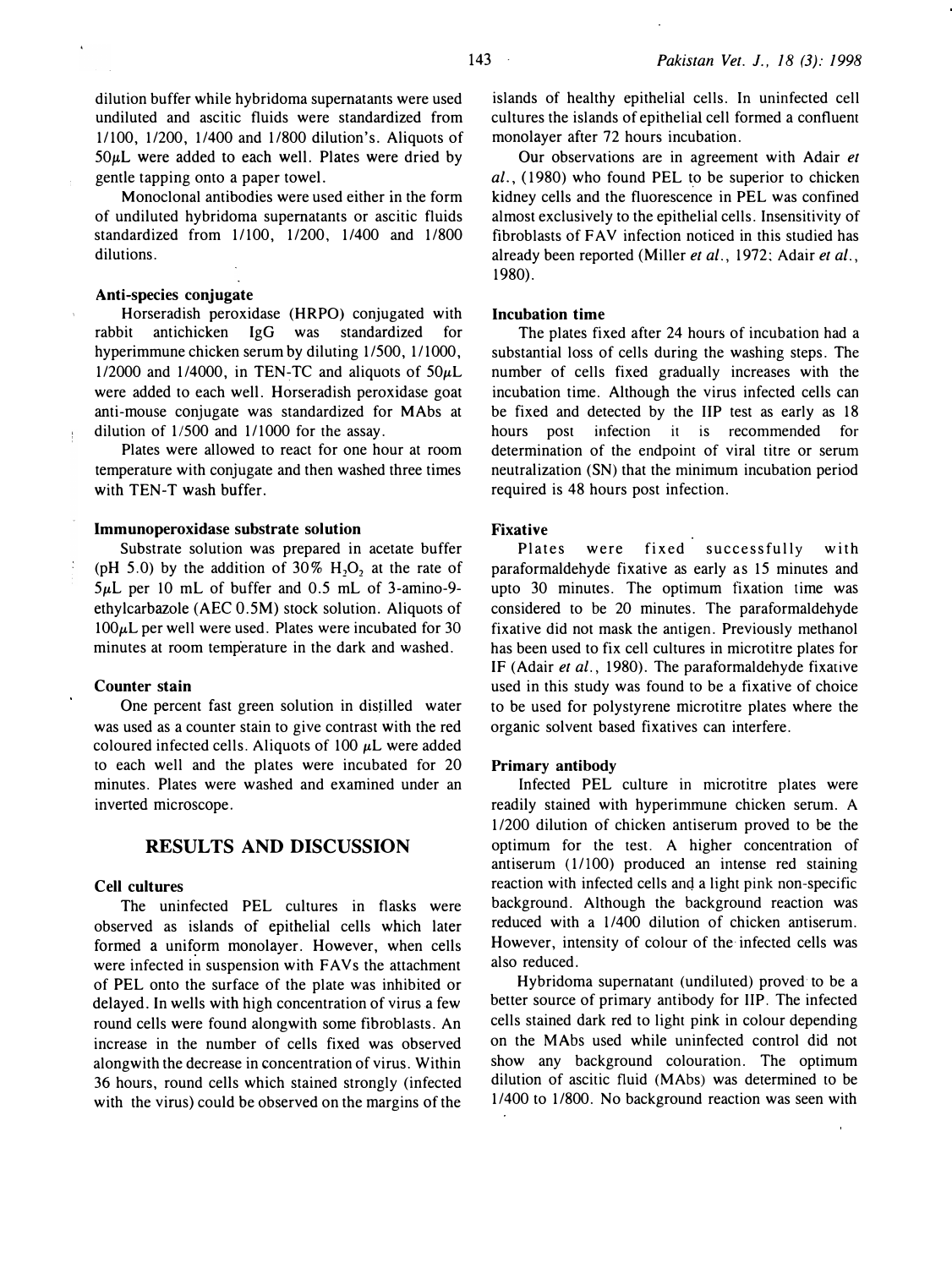most of the ascitic tluids even at a 1/200 dilution. However, the MAbs produced a variety of reactions depending on the characteristics of the MAb used. The MAbs (Ahmad, 1996) made it possible to use liP for confirming the endpoint neutralization with chicken serum. Some of the MAbs (ascitic fluids of 1F2, 6H2, 9H12 and 7G11) also stained extracellular proteins in the intracellular spaces in infected wells. However, this kind of background staining was absent in uninfected control wells. Infected wells stained with these MAbs could be readily recognized without the aid of a microscope. This is an attractive feature for laboratories carrying out large number of titration's or serum neutralization.

### Conjugate

Every batch of conjugate was standardized prior to use. Rabbit anti-chicken conjugate at 111000 dilution stained viral infected cells an intense red colour with a light pink coloured background. The background staining of uninfected cells was more intense with a l /500 dilution of the conjugate. The conjugate dilution of  $1/2000$  and  $1/4000$  stained poorly. Both  $1/1000$  and 1/2000 dilution's of goat anti-mouse conjugate stained equally well. The infected cells had an intense red colour and uninfected cells stained green with the counter stain.

### Counter stain

The viral infection was predominant in hepatocytes (epithelial cells ) which stained reddish pink. The I% fast green counterstain produced a brilliant green background and resulted in better contrast with the red coloured infected cells.

# Reaction with other serotyp� s

The chicken antiserum to FAY 398A stained 11 reference serotypes of FAV as well as the 17 Australian isolates of FAYs acquired from different sources. The cross reactivity of polyclonal chicken antiserum with all the references viruses collected from different sources regardless of their serotypes shows· the detection of group specific reactions by IIP. The group specific epitopes were detected by IF as cells infected with all the 11 serotypes studied were stained with FAV-1 antiserum. The reaction of polyclonal chicken antiserum (FAV 398A) in the present study with all the FAV strains studied by IIP is in agreement with Adair et al. (1980). The FAV infection in PEL results in the production of group specific as well as type specific antigens thus the reaction of polyclonal serum with all the FAVs observed is not surprising.

### Viral titration

The liP assay was found to be very useful for determining the endpoints in viral titration where most of the healthy and infected cells fixed onto the plates. Loss of infected cells with higher concentrations of virus was not unexpected and did not interfere with the interpretation of endpoints. Red staining of small number of infected cells with more than 95% healthy cells stained green with counter stain was the striking feature of endpoints. Thus the-endpoint titer's recorded by liP were 10 to 100 fold and occasionally 1000 fold more than by the visual appraisal of CPE.

Viral titration by liP made it possible to calculate the viral tires which obviate the individual variations for pathogenicity or pathogenesis studies. The method is also superior to IF which requires special equipment such as dark field ultraviolet microscope and fails to produce permanent records with cytology of infected cells. The plastics used for microtitre plates and fixatives used for cell cultures may interfere with IF or may produce non-specific auto-fluorescence.

These observations supports the hypothesis made that the assay has the ability to detect viruses isolated directly from infected tissues without the need of blind passages where the CPE are not visible by light microscope. In contrast to this the non-specific kind of CPE were observed occasionally in control PEL culture which did not stain red.

## **REFERENCES**

- Ahmad, M.D., 1996. Studies on Avian Adenoviruses (Group 1) associated with inclusion body hepatitis. Ph.D. Thesis. Department of Biomedical and Tropical Veterinary Sciences, James Cook University of North Queensland, Australia.
- Adair, B.M., J.B. McFerran, and V.M. Calvert, 1980. Development of a microtitre fluorescent antibody test for serological detection of adenovirus infection in birds. Avian Path., 9: 291-300
- Cook, J,K.A., 1983. Fowl adenoviruses: studies on aspects of the pathogenicity of six strains for 1-dayold chicks. Avian Path., 12: 35-43.
- Janmat, A., 1990. A study of bovine pestivirus infection in cattle. Ph.D. Thesis. Department of Biomedical and Tropical Veterinary Sciences, James Cook University of North Queensland, Australia.
- Kung, N.Y., 1989. Immunoperoxidase method for bovine viral diarrhoea virus (BVDV) antigen detection. M.Sc. Thesis Department of Biomedical and Tropical Veterinary Sciences, James Cook University of North Queensland, Australia.